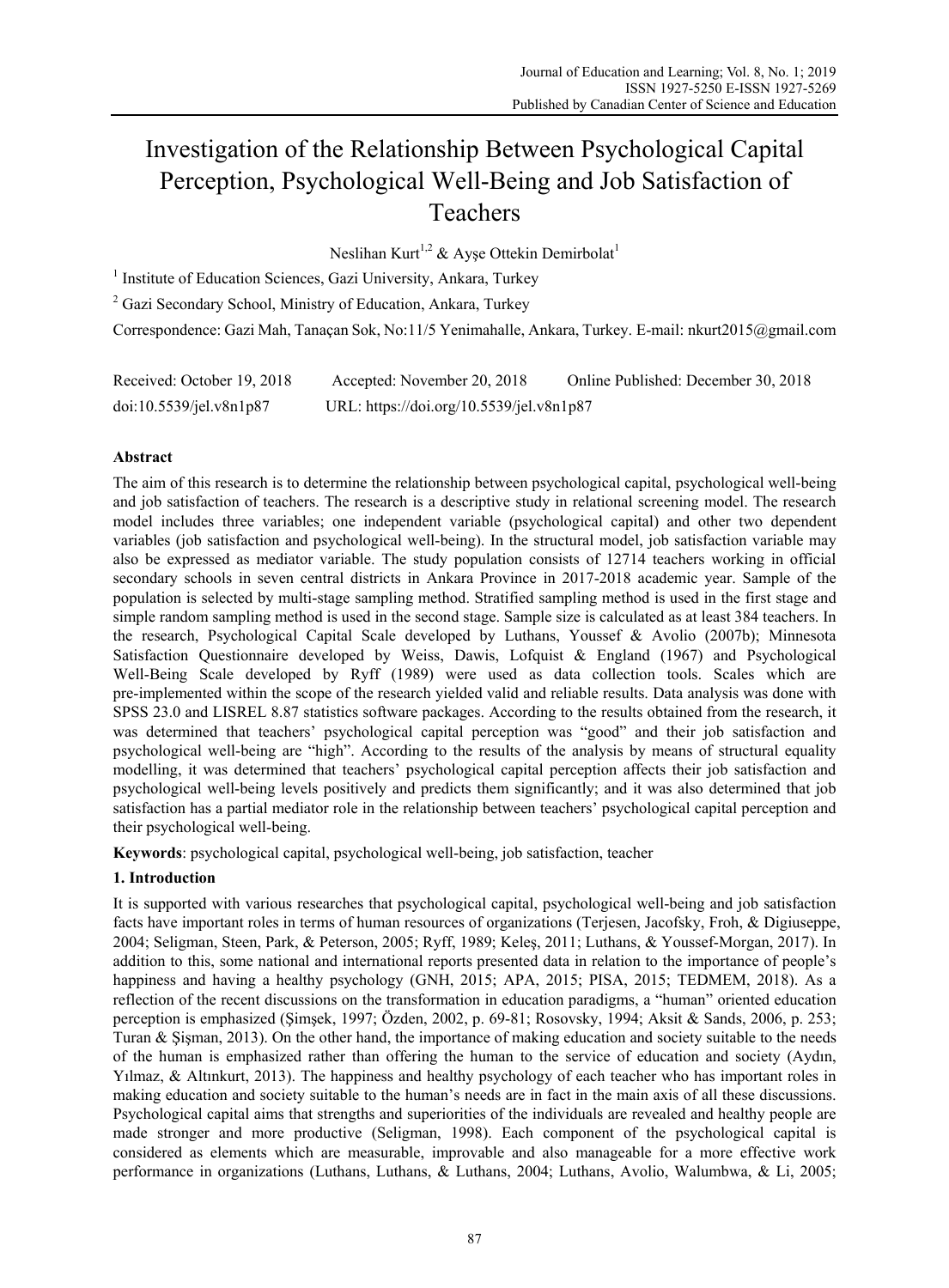## Luthans & Youssef-Morgan, 2017).

It is seen that studies on psychological well-being generally focus on understanding the underlying causes of employees' psychological health. It is seen that studies on psychological health state of teachers are mostly associated with contexts containing negations such as stress and exhaustion (Spilled, Koomen, & Thijs, 2011). However, in addition to studies which are discussed with psychopathologic concepts, it is stated that teachers' health should be analysed in its own and with a positive perspective (Collie, Shapka, Perry, & Martin, 2015). Especially in recent years, researches which directly discuss the teachers' psychological well-being (Konu, Viitanen, & Lintonen, 2010; Collie et al., 2015) stands out. In addition, it is seen that studies on psychological well-being are mostly based on Ryff's (1989) multi-dimensional psychological well-being model (Akın & Akın, 2015). In relation to psychological well-being, in his model Ryff (1989) mentions the individual's positive assessments about himself and his past, continuous growth and development, the belief that his life is meaningful and purposeful, having qualified relationships and his capacity to manage his life and the world around him effectively and his ability to make decisions independently from others (Ryff, 1989; Ryff & Keyes, Shmotkin & Ryff, 2002; Ryff & Singer, 2006). In addition, it was presented that academic achievements, degree of satisfaction with achievements and level of coping with stressful situations are high in individuals with high psychological well-being levels (Trucchia, Lucchese, Enders, & Fernández, 2013). On the other hand, positive relationships were also found between individuals' psychological well-being and their social skills (Nair, Ravindranath, & Thomas, 2013), job performances (Robertson & Cooper, 2010) and job satisfactions (Lin, MacLennan, Hunt, & Cox, 2015).

Job satisfaction is defined as a positive, relaxing and calming affection that the individual tries to get from his working environment (Cribbin, 1972, p.155); general attitude towards the job (Rue & Byars, 1995, p. 363); reaction to the working environment (Porter, Lawyer, & Hackman, 1975; Berry, 1997); how people feel the different aspects of their jobs (Spector, 1997, p. 2); degree of positive-negative feelings about the job (Schermerhorn, Osborn, Uhl-Bien, & Hunt, 2012, pp. 63-67); satisfaction or dissatisfaction felt by the employees (Bakan & Büyükbeşe, 2004) and the job's level of satisfying the employee's requirements during or after the work (ILO, 1998). Job satisfaction is born from the harmony between individual's needs and work organizations' expectations (Weiss, Dawis, England, & Lofquist, 1967). While *internal factors* which affect job satisfaction are discussed as gender, age, service time, marital status, education level, personality, motives, knowledge, skill and abilities; *external factors* are expressed as salary, physical conditions, working conditions (heat, light, noise, etc.), promotion conditions, hierarchic relations, relations with the co-workers, creativity, occupational safety, organizational structure, organizational culture and organizational climate (Telman & Ünsal, 2004). In this research, job satisfaction is discussed in two sub-dimensions as internal and external satisfaction.

Studies conducted indicate that psychological capital is associated with individuals' psychological well-being and having high psychological capital affects their psychological well-being positively (Avey, Luthans, Smith, & Palmer, 2010; Choi & Lee, 2014; Luthans & Youssef-Morgan, 2017). In the study of Youssef and Luthans (2007) on the subject, it was concluded that hope, optimism and resilience which are the components of psychological capital have positive impact on the performance, job satisfaction, working happiness and job commitment of the employee. This situation shows that managers who create a positive climate in their organizations and expect highest productivity from their employees have to understand strengths or weaknesses and positive or negative behaviour variables of their employees depending on their personalities, evaluate what could be done for more devotion by determining its impact on their work; in other words invest in their "psychological capital" (Seligman, Steen, Park, & Peterson, 2005; Keleş, 2011; Luthans & Youssef-Morgan, 2017). On the other hand, it is thought that psychological well-being and psychological capital are associated with employees' job satisfaction. Pointing out the individuals' internal reactions that they develop in relation to their perceptions of job and working conditions (Schneider & Snyder, 1975) and their inner peace (Mercer, 1997) through individuals' norms, values and expectations system; job satisfaction also gives information about their general attitudes in relation to their jobs (Bakan & Büyükbeşe, 2004). It was reported that increase in job satisfaction has a positive impact on overall life satisfaction, mental-physical health and behaviours at individual level and on productivity and organizational commitment at organizational level; however, decrease in job satisfaction leads to some outcomes such as being late for work, absence and quitting job (Gürsoy, 2013). The results of the research indicate that hopeful, optimistic, self-confident and resistant employees are more dynamic and have higher job satisfaction than other employees (Luthans et al., 2007b; Luthans et al., 2007a; Youssef & Luthans, 2007).

Psychological capital and psychological well-being of teachers have a significant place in education organizations' achieving their objectives. In the APA (2015) report "Top 20 Principles from Psychology for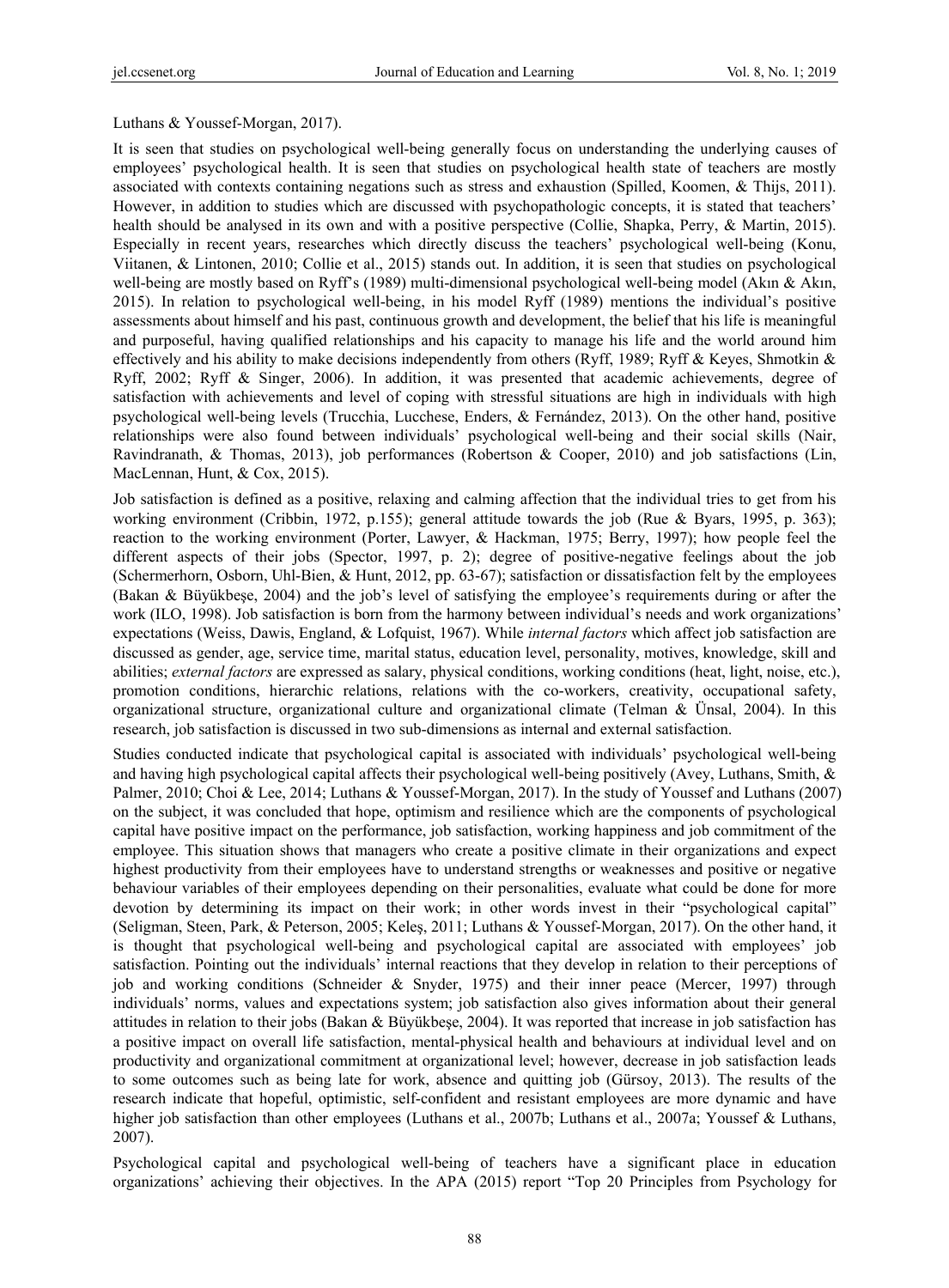Prek–12 Teaching and Learning", it is suggested that teachers' psychological well-being is an integral part of successful operation of the class every day and it affects academic performance and learning. It is thought that psychological capital perception of teachers, who have important roles in teaching and learning process, is important and teachers' psychological capital perception also has a predictive role on their job satisfaction and psychological well-being. On the other hand, it was stated that teachers, who are the designer of school and class environment, should have a positive psychology to provide positive contributions in education system (Çakmak & Arabacı, 2017). At this point, it is necessary to focus on teachers' *psychological well-being* which expresses their self-acceptance, purpose in life, interpersonal positive relationships, personal growth, capacity of managing themselves and their environment effectively and autonomy; their *psychological capital* which expresses their state of being self-efficacious, optimistic, hopeful and resilient and their *job satisfaction* which expresses their internal and external satisfaction. For this purpose, the research emphasizes the psychological capital, psychological well-being and job satisfaction of secondary school teachers. Therefore, this research aims to test the accuracy of a three-dimensional model which shows the relationship of psychological capital, psychological well-being and job satisfaction of secondary school teachers. The study is considered important in that it discusses the teacher, which is the most important element of the education system, with especially positive psychology approach. It is expected that the study provides general data on teachers in the context of positive psychology and contributes in creating anticipations and policies in relation to happy teachers and happy educational organizations of the future. It is also expected that limited number of studies on this subject conducted with educational organizations in the national field will make the study important. No study was found on to what extent the psychological capital of secondary school teachers predicts their psychological well-being and whether job satisfaction with both internal (for example; personality, autonomy) and external (for example; management, salary) features has a mediator impact in this relationship. For that reason, this study aims to identify the relationship between teachers' psychological capital and their psychological well-being and job satisfaction. Within the framework of this objective, answers will be sought for the following questions:

- a) What are the psychological capital perception, psychological well-being and job satisfaction levels of secondary school teachers?
- b) Does job satisfaction level have a mediator role in the relationship between psychological capital perception and psychological well-being of secondary school teachers?

#### **2. Research Method**

The research is a descriptive study in relational screening model. The research model includes three variables; one independent variable (psychological capital) and other two dependent variables (job satisfaction and psychological well-being). However, job satisfaction variable may also be expressed as mediator variable in the structural model. The research is designed as a correlational study which shows the direct and indirect predictive impacts of the independent variable on dependent variables. It is stated that correlational studies do not provide any evidence for causality, but a cause and effect relationship may be obtained at a certain level by means of implementing advanced statistical methods (Fraenkel & Wallen, 2009). In this study, a structural equality model is established to define direct or indirect predictive factors based on the literature. On the other hand, defining mediator variable between the predictive variable and predicted variable is expressed as one of the most important advantages of path analyses (Çokluk, Şekercioğlu, & Büyüköztürk, 2014, p. 340).

#### **3. Population and Sample**

The study population consists of 12714 teachers working in official secondary schools in seven central districts in Ankara Province. Sample of the population is selected by multi-stage sampling method. Stratified sampling method is used in the first stage and simple random sampling method is used in the second stage. Sample size is calculated as at least 384 teachers. With the purpose of minimizing the impact of difficulties to be encountered during implementation and increasing the validity of the sample, it was targeted to reach over 400 people. Of the 415 questionnaires collected, 21 were excluded before analysis as they were not filled in properly and analyses of the main implementation were conducted with remaining 394 questionnaires. Table 1 gives distribution of the teachers who participated in the research according to their demographic features.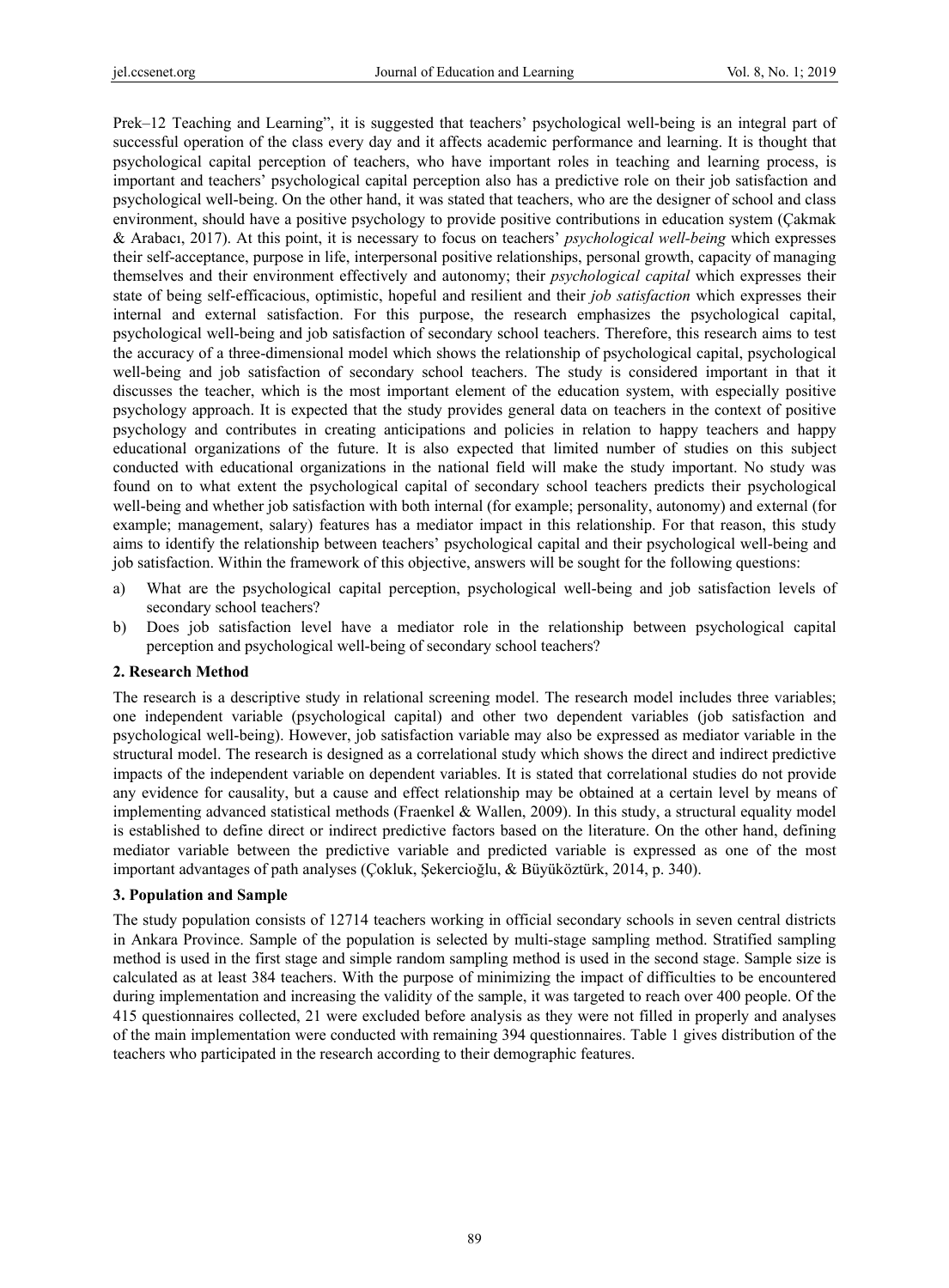| <b>Demographic Variables</b>       | <b>Categories</b> | n   | $\frac{0}{0}$ |
|------------------------------------|-------------------|-----|---------------|
| Gender                             | Female            | 308 | 78.2          |
|                                    | Male              | 86  | 21.8          |
| <b>Marital Status</b>              | Married           | 316 | 80.2          |
|                                    | Single            | 78  | 19.8          |
| <b>Seniority (years)</b>           | $1-5$             | 93  | 23.6          |
|                                    | $6-10$            | 73  | 18.5          |
|                                    | $11 - 15$         | 70  | 20            |
|                                    | $16 - 20$         | 79  | 20            |
|                                    | $21 - 26$         | 39  | 10            |
|                                    | $26 (+)$          | 31  | 7.9           |
| <b>Branch</b>                      | Numeric           | 130 | 33            |
|                                    | Verbal            | 145 | 36.8          |
|                                    | Culture-Arts      | 60  | 15.2          |
|                                    | Foreign Language  | 59  | 15            |
| Working time in the school (years) | $1 - 5$           | 315 | 80            |
|                                    | $6 (+)$           | 79  | 20            |
| <b>Education Level</b>             | Undergraduate     | 335 | 85            |
|                                    | Postgraduate      | 59  | 15            |
| Syndicate                          | Member            | 198 | 50.25         |
|                                    | Non-member        | 196 | 49.75         |
| <b>Total</b>                       |                   | 394 | 100           |

Table 1. Distribution of teachers who participated in the research according to their demographic features

In Table 1, approximately four fifths (78.2%) of the teachers who participated in the research are female and one fifth (21.8%) are male teachers. 80.2% of the sample are married and 19.8% are single. It is seen that the participants are distributed as 33% in numeric field, 36.8% in verbal field, 15.2% in culture and arts field and 15% in foreign language field according to their branches. 80% of the teachers worked for 1-5 years in the school they are currently working and 20% worked for 6 years and more. While 85% of the participant teachers have undergraduate and 15% have postgraduate education, the number who are or are not members to a syndicate is quite close.

#### **4. Data Collection Tools**

Validity and reliability studies were conducted for the scales used as data collection tools in this research. In the analysis process, first the assumptions of confirmatory factor analysis (CFA), which is one of the multivariate statistical techniques, were tested (Karagöz, 2016). After the suitability of the sample size, lost data, single and multivariate extreme value, single and multivariate normality, linearity and multicollinearity assumptions are examined, it was decided that CFA could be done for all scales used.

*Psychological Capital Scale (PCS):* Developed by Luthans, Youssef and Avolio (2007b, p. 237-218) and Luthans, Avolio, Avey and Norman (2007a), Psychological Capital Scale consists of 24 items. This scale includes optimism, hope, self-efficacy and resilience sub-dimensions each of which consists of six items. The scale was adapted to Turkish and validity-reliability analyses were conducted by Çetin and Basım (2012). Results obtained by Çetin and Basım (2012) indicated that reliability coefficients of the sub-dimensions of the scale are between 0.67 and 0.85 and test-retest values vary between 0.70 and 0.77. Then, validity study of the scale was conducted. According to these results, the rate of chi-square statistics of the scale to degree of freedom is  $\chi$ 2/df = 2.07 ( $\chi$ 2=509.4; df=246); root mean square error of approximation (RMSEA) is 0.058; Tucker-Lewis index (TLI) value is 0.88 and comparative fit index (CFI) value is 0.87 (Çetin & Basım, 2012). CFA was conducted with the purpose of investigating the construct validity of PCS in the sample of secondary school teachers. According to the results obtained; it can be stated that the value obtained corresponds to good fit as  $\chi$ 2/df value (2.84) is between 2 and 3 (Kline, 2011; Sümer, 2000). In addition, Cronbach's Alpha reliability coefficient is 0.88 for the PSC used within the scope of this research.

*Psychological Well-being Scale (PWS):* Developed by Ryff (1989), PWS is adapted to Turkish by Akın (2008). In Akın's (2008) study, the Cronbach's Alpha Coefficient of the scale is determined as (.94) for autonomy sub-scale, (.97) for environmental dominance, (.97) for individual development, (.96) for positive relationships with others, (.96) for life goals and (.95) for self-acceptance. Test-retest reliability coefficients of the scale which are made in four weeks interval vary between (.78) and (.97). Total item correlations of the scale are listed between (.32) and (.90) (Akın, 2008). In the exploratory factor analysis conducted within the scope of Akın's (2008) study, it was seen that 68% of total variance of the items were explained and collected in 6 factors. The factor loads vary between .30 and .94. In the confirmatory factor analysis, fit index values are calculated as RMSEA= .07, NFI= .97, CFI= .98, GFI= .93 and SRMR= .06. According to the validity study conducted within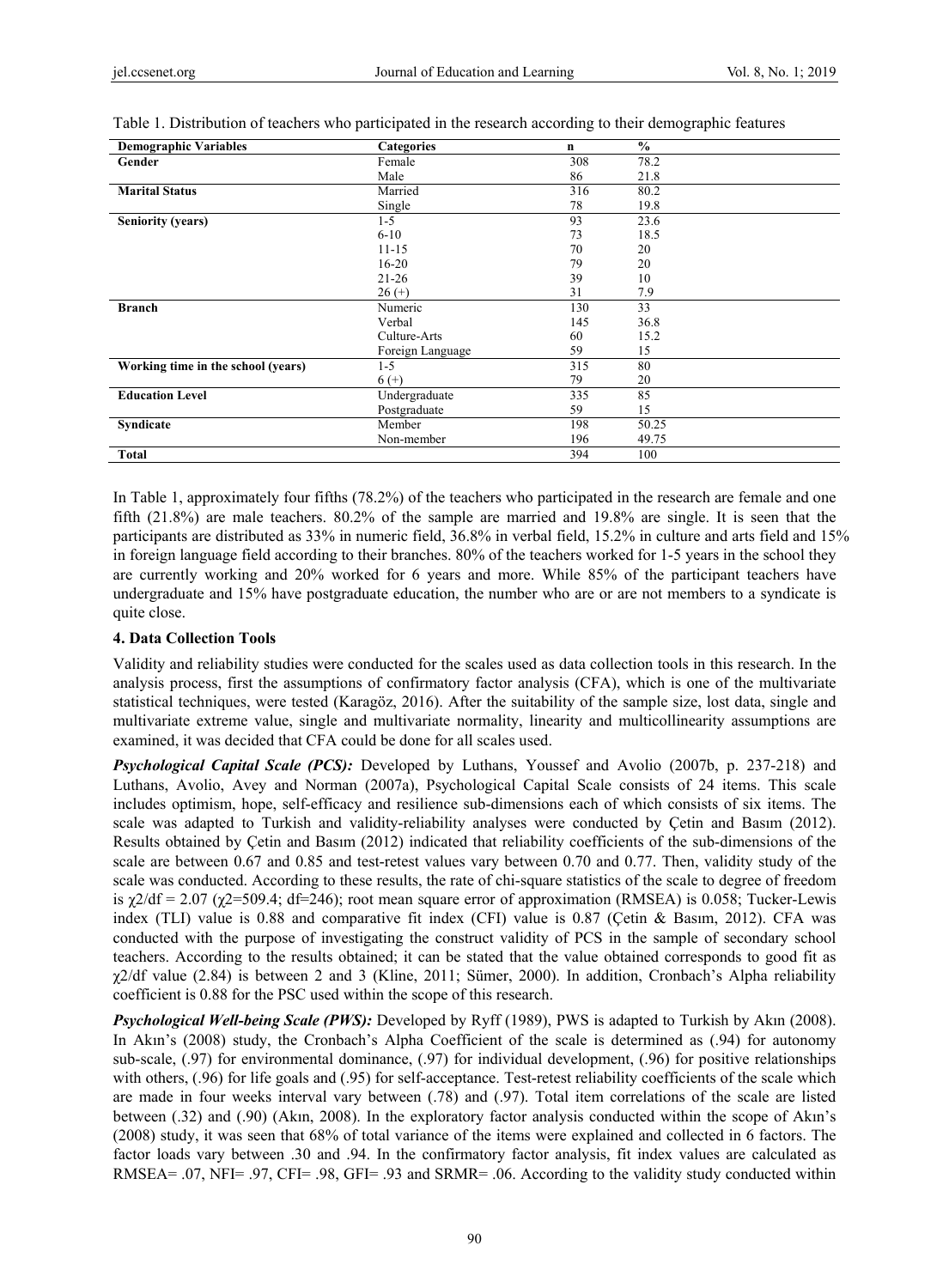the scope of this research, it can be stated that the value obtained corresponds to good fit as  $\gamma$ 2/df value (3.51) is between 3 and 5 (Kline, 2011; Sümer, 2000). In addition, Cronbach's Alpha reliability coefficient is 0.75 for the PWS used within the scope of this research.

*Minnesota Job Satisfaction Questionnaire (MJSQ):* Validity and reliability studies were made for MJSQ which was developed by Weiss, Dawis, Lofguist and England (1967) and adapted to Turkish by Baycan (1985) and Cronbach's Alpha reliability coefficient was found as .77. Reliability and validity of this scale, which has features for determining the internal, external and overall satisfaction level and which is a 5-point Likert scale consisting of 20 items, was evidenced with a number of studies (Özdayı, 1990; Martins & Proença, 2012). Within the scope of this study, confirmatory factor analysis (CFA) and validity and reliability study of the scale were conducted on the sample which consists of secondary school teachers in accordance with the internal and external satisfaction sub-dimensions of the scale. Model-data fit indexes (RMSEA, AGFI, GFI, CFI, NFI, NNFI), chi-square ( $\chi$ 2), degree of freedom and  $\chi$ 2/df values obtained as a result of CFA conducted using Likelihood estimation method are given in Table 2. According to the CFA results within the scope of validity study of MJSQ; it can be stated that the value found corresponds to good fit as  $\chi$ 2/df value (2.99) is between 2 and 3 (Kline, 2011; Sümer, 2000). In addition, Cronbach's Alpha reliability coefficient is 0.90 for MJSQ within the scope of this research. Confirmatory factor analysis (CFA) results of all scales used in the research are given in Table 2.

Table 2. Model-data fit indexes in CFA result for scales

| <b>Scales</b> |        | df  | $\gamma^2/df$ | <b>RMSEA</b> | SRMR  | AGFI      | GFI       | CFI  | NFI  | NNFI |
|---------------|--------|-----|---------------|--------------|-------|-----------|-----------|------|------|------|
| <b>PCS</b>    | 704.88 | 248 | 2.84          | 0.068        | 0.065 | $_{0.81}$ | 0.84      | 0.95 | 0.93 | 0.95 |
| <b>PWS</b>    | 449.43 | 128 | 3.51          | 0.080        | 0.087 | 0.83      | $_{0.87}$ | 0.86 | 0.81 | 0.83 |
| <b>MJSO</b>   | 496.85 | 166 | 2.99          | 0.071        | 0.066 | 0.82      | 0.86      | 0.96 | 0.94 | 0.95 |

Model-data fit indexes in the CFA result for all scales are shown in Table 2. According to the values given in Table 2 and Cronbach's Alpha values given above, it can be stated that each scale used within the scope of the research gives valid and reliable results.

### **5. Data Analysis**

To determine construct validity of the scales used within the scope of research, confirmatory factor analysis was conducted (Hair, Anderson, Tatham, & Black, 1998). One of the multivariate statistics techniques, CFA requires fulfilling some assumptions (Çokluk, Şekercioğlu, & Büyüköztürk, 2010). First, suitability of the sample size for analysis was checked and it was concluded that the sample is at least 16 times the number of items in each scale. After it is determined that there are no loss values in the dataset, standard z values were examined for univariate extreme value and it was seen that these values are in limit value range  $(-3, +3)$ . To determine if there is a multivariate extreme value, Mahalanobis distance was calculated and values obtained for each scale were compared with the critical value on  $\chi$ 2 table on 0.001 significance level and it was concluded that there are not extreme values which deviate significantly from the sample. To test univariate normality assumption, descriptive statistics of the scores obtained from each scale and their sub-dimensions were calculated and histogram graphics were drawn. As a conclusion, it was concluded that distributions are close to normal (Tabachnick & Fidell, 2013). Linearity and multivariate normality assumptions were examined with scatter diagram and Barlett globality test. The results obtained indicate that there is a linear relationship between the variables and the data meets the multivariate normality assumption (Tavşancıl, 2005). With the purpose of investigating whether there is multiple connectivity problem between variables, calculated VIF (variance increase factors) value was found below 10, tolerance value was found below 1.00 and condition index values were found below 30. In addition, correlations between variables were examined and results indicated that there is no multiple connection problem (Kalaycı, 2014). To improve model-data compatibility, modifications were made between maximum three item couples which are theoretically suitable for modification and provide a significant decrease in  $\chi$ 2 value (Jöreskog & Sörbom, 1993).

Likert codes of the scales were used in the evaluation of the first sub-problem and various fit indexes of structural equality model were used in the evaluation of the second sub-problem. Structural Equality Modelling (SEM) is a technique based on covariance which can be observed and define the causality and relationship among latent variables based on a certain theory (Kalaycı, 2014). Structural equality models are accepted as the main method in researches especially which involve multiple relationships between dependent and independent variables (Şimşek, 2007). The main goal here is to test a theoretical model statistically with the data obtained and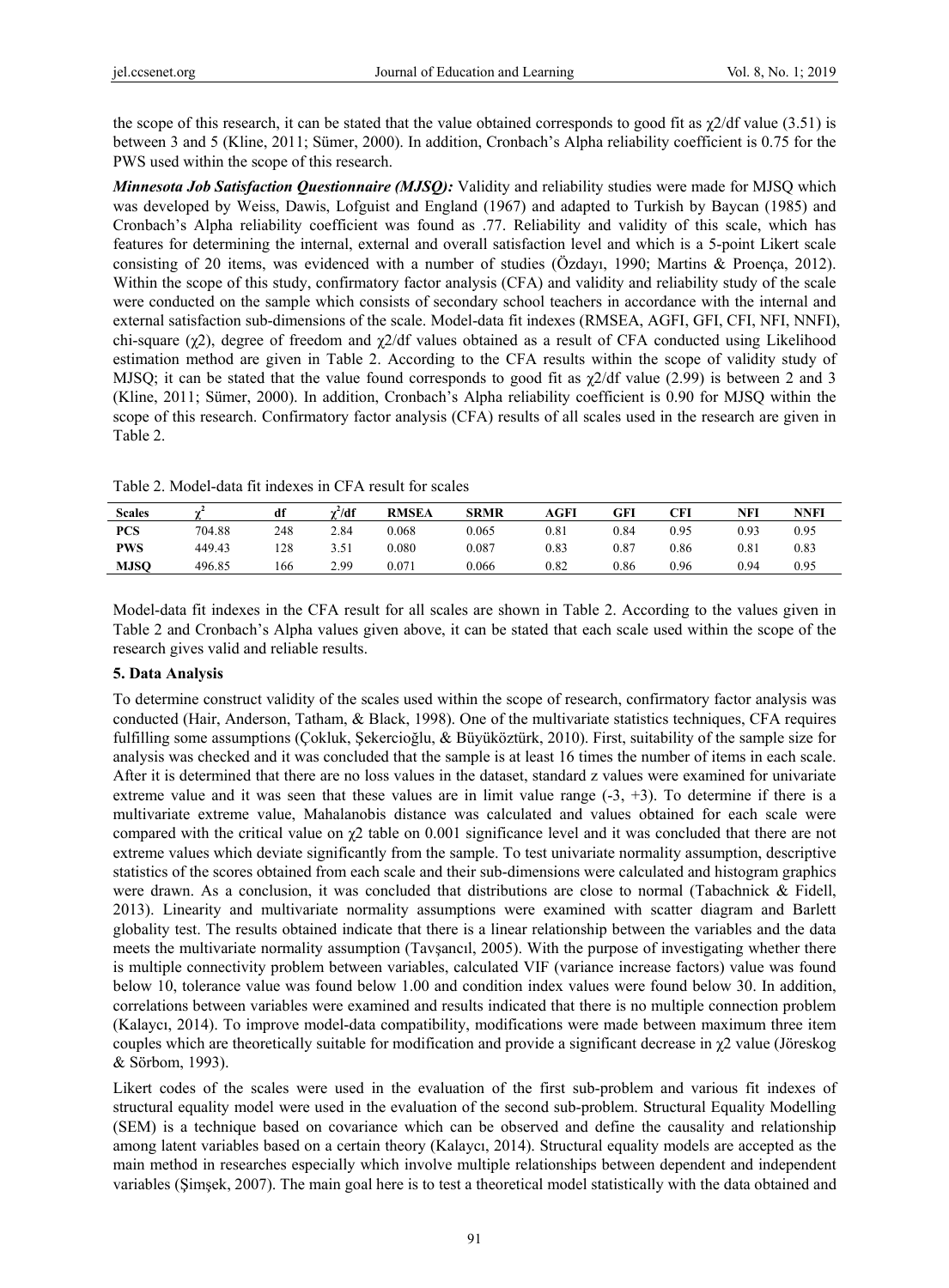determine to what extent the theory and research results match (Tabachnick & Fidell, 2013).

#### **6. Results**

The scales used within the scope of the research are; Psychological Capital Scale (PCS) which is a six-point Likert Scale and Psychological Well-being Scale (PWS) and Minnesota Job Satisfaction Questionnaire (MJSQ) which are five-point Likert scales. Table 3 shows descriptive statistics on secondary school teachers' level psychological capital perception, psychological well-being and job satisfaction as well as their sub-dimensions and standard deviation values.

|                                | <b>Statistical Values</b> |                |                 |      |  |  |  |  |
|--------------------------------|---------------------------|----------------|-----------------|------|--|--|--|--|
| <b>Scales</b>                  | Lowest                    | <b>Highest</b> | $\bar{\pmb{X}}$ | S    |  |  |  |  |
| <b>PCS</b>                     | 2.37                      | 5.53           | 4.02            | 0.62 |  |  |  |  |
| Optimism                       | 2.50                      | 5.66           | 3.91            | 0.49 |  |  |  |  |
| Hope                           | 2.16                      | 5.16           | 4.01            | 0.43 |  |  |  |  |
| Self-efficacy                  | 2.50                      | 5.83           | 4.20            | 0.59 |  |  |  |  |
| Resilience                     | 2.33                      | 5.50           | 3.99            | 0.50 |  |  |  |  |
| PWS                            | 2.72                      | 4.67           | 3.83            | 0.35 |  |  |  |  |
| Self-acceptance                | 1.67                      | 5              | 3.89            | 0.56 |  |  |  |  |
| Personal Growth                | 2                         | 5              | 4.08            | 0.55 |  |  |  |  |
| Purpose in Life                | 2                         | 5              | 3.78            | 0.59 |  |  |  |  |
| <b>Positive Relations</b>      | 2.33                      | 5              | 4.01            | 0.62 |  |  |  |  |
| <b>Environmental Dominance</b> | 1.67                      | 5              | 3.58            | 0.54 |  |  |  |  |
| Autonomy                       | $\overline{2}$            | 5              | 3.61            | 0.50 |  |  |  |  |
| <i>MJSO</i>                    | 2.2                       | 5              | 3.67            | 0.49 |  |  |  |  |
| <b>Internal Satisfaction</b>   | 2.17                      | 5              | 3.87            | 0.51 |  |  |  |  |
| <b>External Satisfaction</b>   | 1.63                      | 5              | 3.39            | 0.57 |  |  |  |  |

Table 3. Secondary school teachers' psychological capital, psychological well-being and job satisfaction levels

According to the values given in Table 3, the highest average score in PCS was found in *self-efficacy*  $(\overline{X}=5.83)$ , the lowest average score was found in *hope*  $(\overline{X}=2.16)$  sub-dimension. In PWS; the lowest score was found in *environmental dominance* and *self-acceptance* sub-dimensions  $(\overline{X}=1.67)$ . In MJSO; the average score of external satisfaction dimension ( $\overline{X}$ =1.63) was found to be less than internal satisfaction ( $\overline{X}$ =2.17). The average scores that teachers get from scales are calculated as  $\overline{X}$  =4.02 from PCS;  $\overline{X}$ =3.83 from PWS and  $\overline{X}$ =3.67 from MJSQ. This indicates that teachers' psychological capital perception is *good* and their psychological well-being and job satisfaction are *high*. When the standard deviation values of sub-dimensions of the scales are examined in Table 3; it was seen that the most homogenous distribution is in *hope* sub-dimension (S=0.43) and the most heterogeneous distribution is in *self-efficacy* sub-dimension (S= 0.59) in PCS; the most homogenous distribution is in *autonomy* sub-dimension (S=0.43) and the most heterogeneous distribution is in *positive relations* sub-dimension (S= 0.62) in PWS. In MJSQ, *internal satisfaction* sub-dimension (S=0.43) has a more homogenous distribution compared to *external satisfaction* sub-dimension (S= 0.62).

Path analysis was conducted to determine to what extent and in which direction the job satisfaction has a mediator role in the relationship between psychological capital perception and psychological well-being of teachers. In general, path analysis aims to reveal the direct and indirect impacts of predicting variables on predicted variables (Kline, 2011, p. 311). With this purpose, it was determined that the dataset meets the multivariate normality assumption before the analysis ( $p$  > 0.05). Within the scope of the research, independent variable is psychological capital; dependent variable is psychological well-being and mediator variable is job satisfaction.

Results regarding statistical fit of the structural equality model established within the scope of this research are examined. Kline (2011, p. 204) recommends that  $\chi^2$ /df rate in which  $\chi^2$  value is examined together with df is used as a criterion for competence during evaluation of model fit. In this research,  $\chi$ 2/df value is obtained as 3,03. In other words, dataset has a perfect fit with the model (Kline, 2011, p. 204). Later, alternative fit indexes in relation to the model were examined. Results regarding path analysis of the research model are given in Table 4.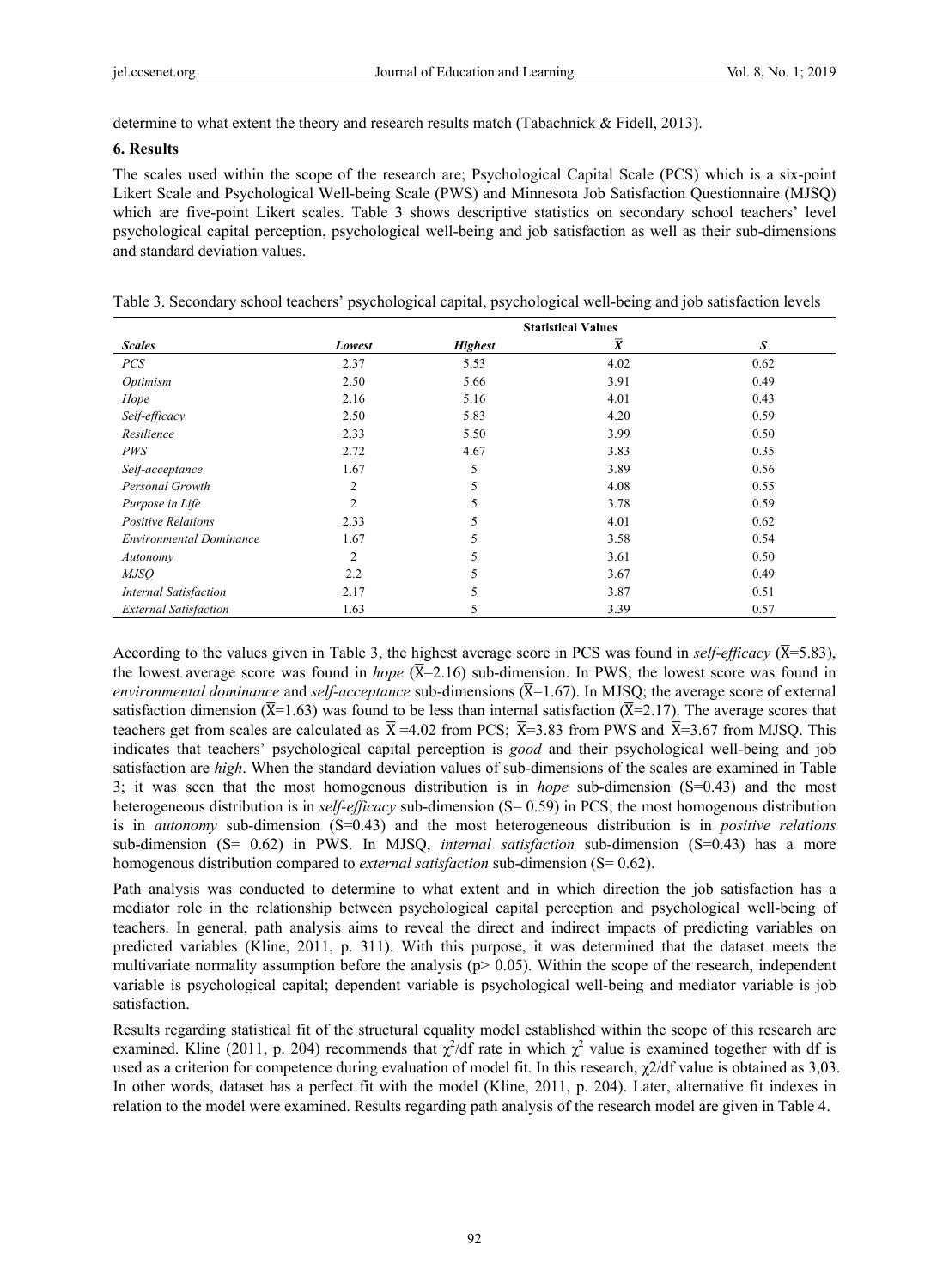|  | Table 4. Fit values regarding path analysis of research model |  |  |  |
|--|---------------------------------------------------------------|--|--|--|
|  |                                                               |  |  |  |

| $\overline{\phantom{a}}$ | 10 <sup>o</sup><br>df | $\chi^2/df$ | <b>RMSEA</b> | <b>SRMR</b> | AGFJ           | GFI  | CFI  | <b>NFI</b> | <b>NNFI</b> |
|--------------------------|-----------------------|-------------|--------------|-------------|----------------|------|------|------------|-------------|
| 154.68                   | ◡                     | 3.03        | 0.072        | 057<br>U.UJ | 0.01<br>v. . 1 | 0.94 | 0.97 | 0.95       | 0.95        |
| $p < 0.05$ .             |                       |             |              |             |                |      |      |            |             |

According to Table 4, it is seen that the research model has good fit values in general, these values are acceptable and verified as a model. Results regarding structural model of the research are shown in Figure 1.



Chi-Square=154.68, df=51, P-value=0.00000, RMSEA=0.072

Figure 1. Structural model of the research

Cohen (1988) states that coefficients around 0.10 can be interpreted as small, coefficients around 0.30 can be interpreted as medium and coefficients over 0.50 can be interpreted as big impacts for standardized path coefficients. According to Figure 6, it is seen that there is a moderate level, positive and significant relationship between psychological capital and job satisfaction when the structural model of the research is examined (γ  $=$  .42). This value means that 1-point increase in psychological capital will cause .42-point increase in job satisfaction and vice versa 1-point increase in job satisfaction will cause .42-point increase in psychological capital. In other words, as the teachers' psychological capital levels increase, their job satisfaction levels increase. A low level, positive and significant relationship was found between job satisfaction and psychological well-being  $(\beta = .13)$ . This value means that 1-point increase in job satisfaction will cause .13-point increase in psychological well-being and vice versa 1-point increase in psychological well-being will cause .13-point increase in job satisfaction. In other words, as the teachers' job satisfaction increases, their psychological well-being levels increase. A high level, positive and significant relationship was found between psychological capital and psychological well-being  $(\gamma = .62)$ . This value means that 1-point increase in psychological capital will cause .62-point increase in psychological well-being and vice versa 1-point increase in psychological well-being will cause .62-point increase in psychological capital. In other words, as the teachers' psychological capital perception increases, their psychological well-being levels increase.

According to research results; it is understood that psychological capital ( $\gamma$ =0.62) and job satisfaction ( $\beta$ =0.13) together explain 47% of psychological well-being. This result can be interpreted as that 47% of the total change in psychological well-being variable can be explained by the direct impact of psychological capital and job satisfaction variables and also by the indirect impact of job satisfaction variable on psychological capital variable. According to these results, it can be said that job satisfaction has a partial mediator role in the relationship between psychological capital perception and psychological well-being of teachers.

#### **7. Discussion, Conclusion and Suggestions**

According to the results of the analysis conducted within the scope of first sub-problem of the research, teachers' psychological capital perceptions ( $\bar{X}$  = 4.02) are found on a good level. This result is in parallel with the research results of Çakmak and Arabacı (2017), Li and He (2011), Wang, Chen and Hsu (2014). The fact that teachers, who have important roles in educational organizations, have a good psychological capital perception indicated that they find themselves on a good level in general in terms of self-efficacy, optimism, hope and resilience. It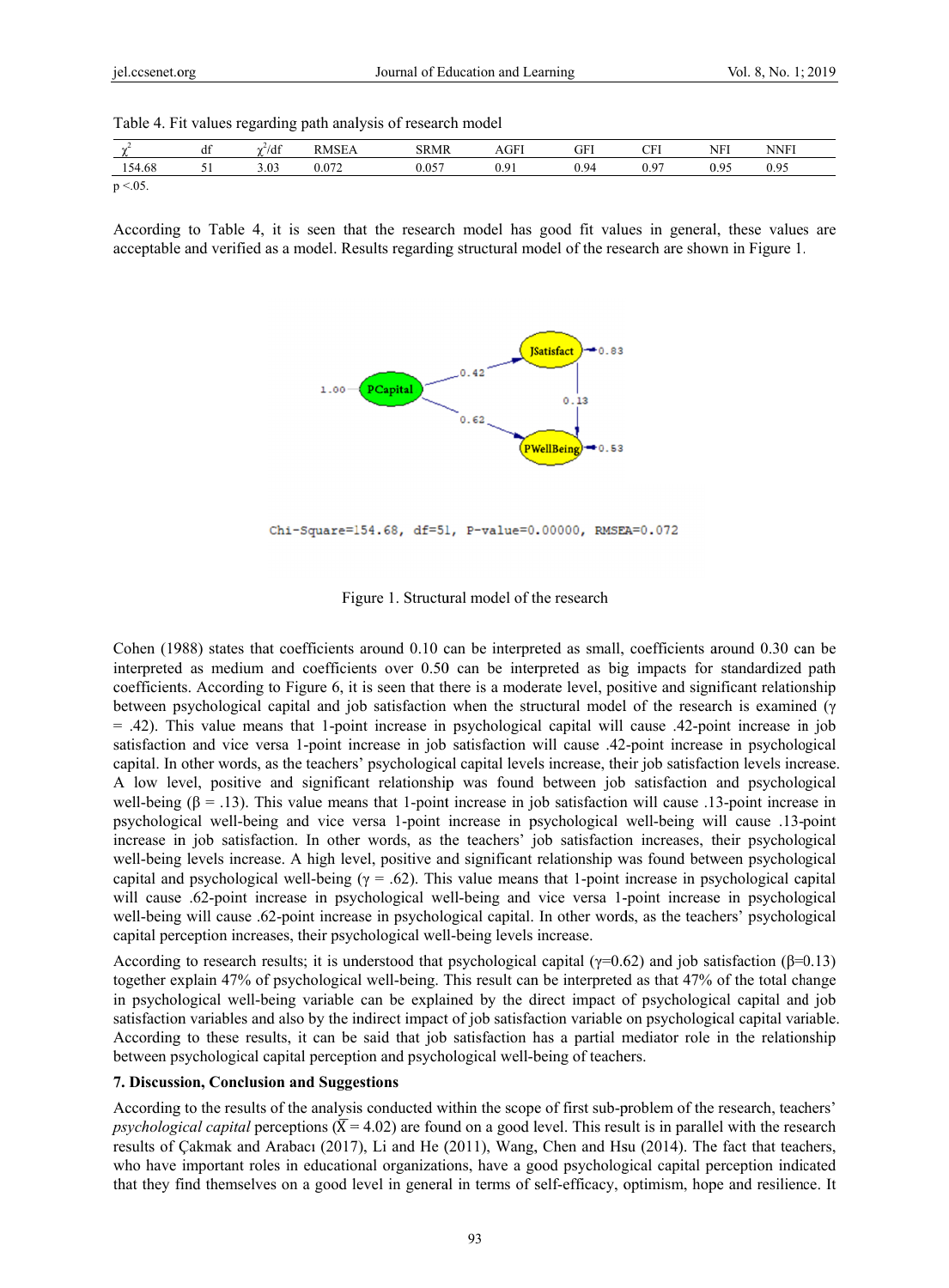was reported by different researchers that performance increase can be achieved by activating individuals' positive aspects and strengthening their psychological capital which has improvable features (Luthans et al., 2007a; Youssef & Luthans, 2007; Avey et al., 2009; Hefferon & Boniwell, 2014, p. 82). In addition to teachers' own perception, in-depth information can be obtained about their psychological capital status by taking the context into consideration. According to the results obtained and investigations carried out, psychological capital affects both job satisfaction and psychological well-being of teachers. In that respect, self-efficacy, optimism, resilience and hope levels of each teacher can be improved by means of in-service trainings, seminars, improving work life conditions, etc.

As a result of the research, teachers' *psychological well-being*  $(\overline{X}=3.82)$  is found high. This result matches with the results of the researches by Mehdinezhad (2012); Konu, Viitanen and Lintonen (2010). In his study, Özen (2010) stated that psychological well-being is effective in development of personal responsibility behaviour. Trucchia, Lucchese, Enders and Fernández (2013) reported that individuals whose psychological well-being levels are high have high academic success, high level of satisfaction with the achievements and high level of coping with stressful situations. Gibbs and Miller (2014) reported that resilience loss in teachers may affect psychological well-being negatively. Seligman (2002) and Post (2005) reported that happy people are more giver for others. Similarly, Barker and Martin (2009) reported that high well-being in teachers contributes in creative teaching in the class and Noddings (2005) reported that it contributes in creation of a positive classroom climate.

According to the results of the study, teachers' *job satisfaction*  $(\overline{X}=3.67)$  was found high. This result matches with the results of the researches by Taşdan and Tiryaki (2008); Bota (2013); Karataş and Güleş (2010). However, job satisfaction of teachers was found 'moderate' in various researches (Şahin, 2013; Taşdan, 2008). According to Telman and Ünsal (2004), the employee finds the job more meaningful and takes more responsibility about the job and an increase is seen in the employee's motivation and performance when the job satisfaction is high. One of the sub-dimensions of psychological capital is self-efficacy. As a result of the research by Klassen and Chiu (2010), it was found that job satisfaction is high in teachers who have high self-efficacy.

In researches, it is seen that psychological well-being is associated with many variables on individual and organizational level in general. Choi and Lee (2014) and Avey, Luthans, Smith and Palmer (2010) reported that psychological well-being of the employee is associated with their psychological capital. Jacobsson, Åkerlund, Graci, Cedstrand and Archer (2016) investigated the relationship between the efficiency of teacher teams and their well-being. Research results indicate that there is a strong relationship between teachers' team work and well-being in terms of job satisfaction levels. On the other hand, Luthans et al., (2007); Luthans, Avolio, Avey and Norman (2007a); Luthans, Norman, Avolio and Avey (2008); Youssef and Luthans (2007) identified positive relationships between job satisfaction and psychological capital. Within the scope of this research, the relationship of secondary school teachers with psychological capital, job satisfaction and psychological well-being variables is investigated.

The second sub-problem of the research is "Does job satisfaction level have a mediator role in the relationship between psychological capital perception and psychological well-being of secondary school teachers?" According to the results of the structural equality model established for the research, it is seen that the best indicator of psychological capital is *self-efficacy* and *hope*; the best indicator of job satisfaction is *internal satisfaction*; the best indicator of psychological well-being is *self-acceptance*. According to results of the research, psychological capital levels of teachers predicts approximately one fifth (19%) of their job satisfaction. In other words, psychological capital levels of teachers affect their job satisfaction levels positively. This result matches with the results of the researches by Luthans and Youssef (2007); Luthans, Avolio, Avey and Norman (2007a); Luthans, Norman, Avolio and Avey (2008); Youssef and Luthans (2007) and Akçay (2012). However, as a result of the research by Topçu, Oğuzhan and Beğenirbaş (2017), Çakmak and Arabacı (2017), no impact of psychological capital on job satisfaction was found. In the research of Akçay (2012) who found a significant and positive relationship between psychological capital and its components and job satisfaction, it was determined that psychological capital scale is a factor which has a higher explanation level in determining job satisfaction as a whole compared to the separate impact of its four components; the results obtained support other research results. Byrd-Blake (2010) reported that teachers are recently demoralized and highly worried. Parthi and Gupta (2016) stated that job satisfaction of employees should be increased; Keleş (2011) stated that employees should anticipate opportunities with high performance and try many ways and increase their job satisfaction to overcome barriers; Klassen and Chiu (2010) stated that teachers' self-efficacy, optimism, hope and resilience levels should be increased by investing in their psychological capital to enable them to maintain their jobs.

According to the data obtained within the scope of the second sub-problem of the research, there is a low (12%),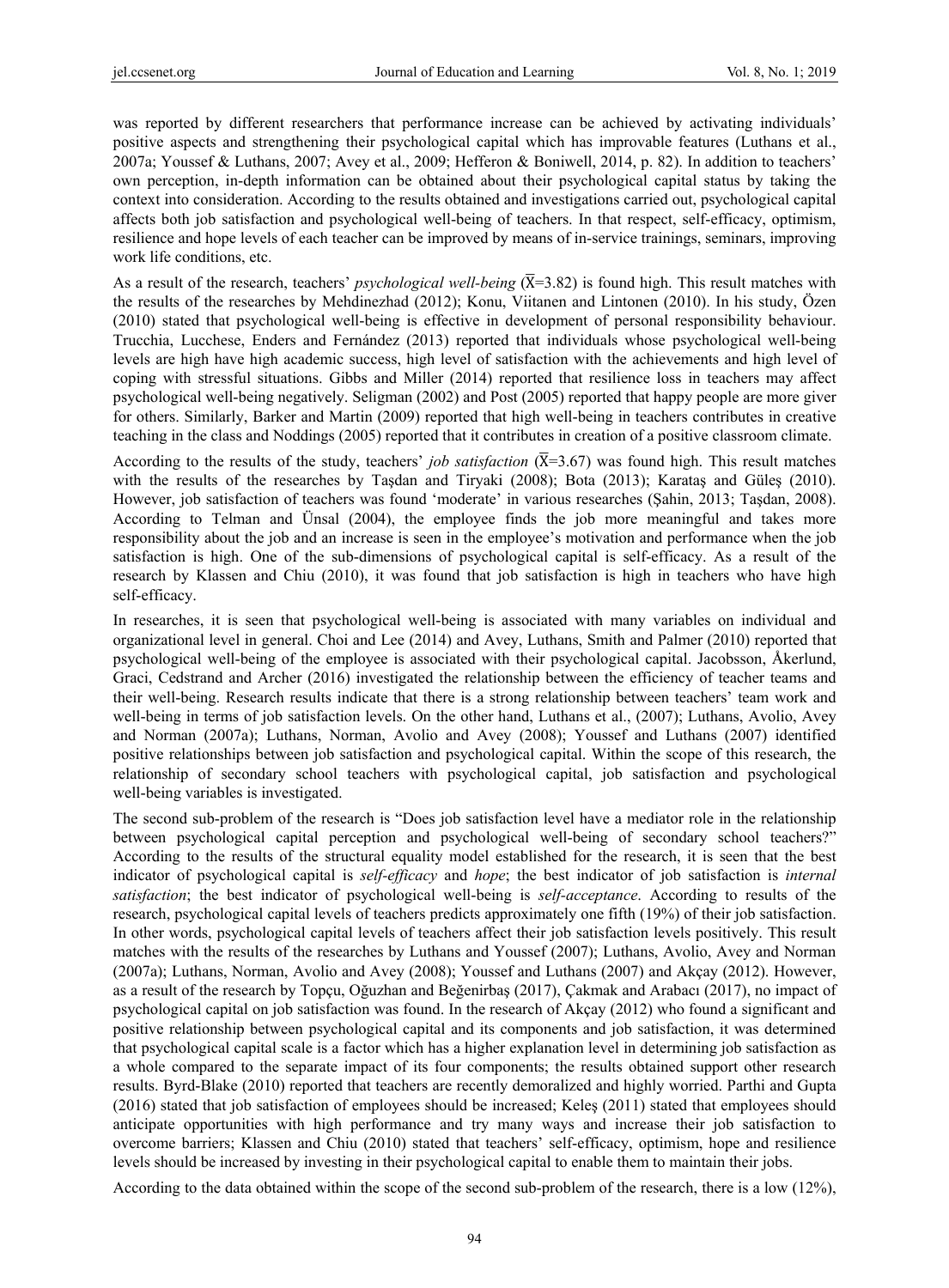positive relationship between the job satisfaction variable and teachers' psychological well-being. In the research by Lin, MacLennan, Hunt and Cox (2015), positive relationships were found between individuals' job satisfaction and psychological well-being. On the other hand, psychological capital variable predicts approximately half (45%) of teachers' psychological well-being. In the literature, there are studies which identify relationships between psychological capital and psychological well-being in the same direction (Cole et al., 2009; Avey et al., 2010; Roche Haar & Luthans, 2014; Laschinger & Fida, 2014). In addition, in the studies by Avey et al. (2010), Luthans et al. (2007), Choi and Lee (2014), Luthans et al. (2007) and Akçay (2012) the structure of the relationship between psychological capital and psychological well-being is investigated on different samples and with different variables. In general, it is seen that psychological well-being is associated with the psychological capital infrastructure that individuals have. Researches on the matter indicate that having high psychological capital affects psychological well-being positively (Avey, Luthans, Smith and Palmer, 2010; Choi & Lee, 2014; Luthans & Youssef-Morgan, 2017).

As a result of this research, it is understood that psychological capital perception and job satisfaction variables together predict approximately half of the psychological well-being variable. This result can be interpreted as that approximately half of the total change in psychological well-being variable is explained by the direct impact of psychological capital and job satisfaction variables and also by the indirect impact of job satisfaction variable on psychological capital variable. According to this, psychological capital variable affects psychological well-being of teachers both directly and indirectly by means of job satisfaction. As a conclusion, it can be stated that job satisfaction has a partial mediator role in the relationship between the psychological capital perceptions and psychological well-being of teachers.

As a result of this research, some suggestions were made for researchers and implementers. With the experimental study by Luthans, Avey and Patera (2008), it was shown that a short (two hours) web-based training which is implemented for strengthening psychological capital infrastructure is effective. In that respect, experimental studies may be conducted for increasing psychological capital and theories may be put into practice by researchers. Work may be carried on new models which show the precursors and results which will enable teachers' psychological well-being together. In addition to teachers' psychological well-being, overall well-being of teachers in more comprehensive aspects such as subjective, social and physical well-being and its reflections on education outcomes may be investigated. When this study which is prepared according to quantitative research techniques is implemented with qualitative or mixed research techniques, more comprehensive results may be obtained. In relation to implementers, psychological capital levels of teachers may be increased by giving short term trainings by experts. Similarly, it is suggested that policies developed for teachers should be more motivating and support strengthening their self-efficacy, hope, optimism and resilience levels. In general, it can be said that increasing psychological capital, job satisfaction and psychological well-being of teachers will contribute in using their existing potential on the maximum level.

#### **References**

- Akçay, V. H. (2012). Pozitif psikolojik sermayenin iş tatmini ile ilişkisi. *Kahramanmaraş Sütçü İmam Üniversitesi İktisadi ve İdari Bilimler Fakültesi Dergisi, 2*(1), 123-140.
- Akın, A. (2008). Scales of psychological well-being: A study of validity and reliability. *Educational Science: Theory & Practice, 8*, 721-750.
- Akın, A., & Akın, Ü. (2015). *Psikolojide Güncel Kavramlar 1: Pozitif Psikoloji.* Ankara: Nobel Yayınları.
- Aksit, N., & Sands, M. (2006). Türkiye'de eğitim ile ilgili sorunlar ve zorluklar. *Geçiş Toplumlarında Eğitim Reformu: Uluslararası Perspektifler*, 13-28.
- APA. (2015). American Psychological Association, Coalition for Psychology in Schools and Education. *Okul öncesinden lise sona: Öğretmenler için 20 temel psikoloji ilkesi (E. Kanlı ve Ç.N. Umar, Çev.).* Ankara: Türk Eğitim Derneği.
- Avey, J. B., Luthans, F., & Jensen, S. M. (2009). Psychological capital: A positive resource for combating employee stress and turnover. *Human resource management, 48*(5), 677-693. https://doi.org/10.1002/hrm.20294
- Avey, J. B., ve Luthans, F., ve Smith, R. M., & ve Palmer, N. F. (2010). Impact of Positive Psychology Capital on Employee Well-Being Over Time. *Journal of Occupational Health Psychology*, *15*(1), 17-28. https://doi.org/10.1037/a0016998
- Aydın, A., Yılmaz, K., & Altınkurt, Y. (2013). Positive psychology in educational administration. Eğitim yönetiminde pozitif psikoloji. *Journal of Human Sciences, 10*(1), 1470-1490.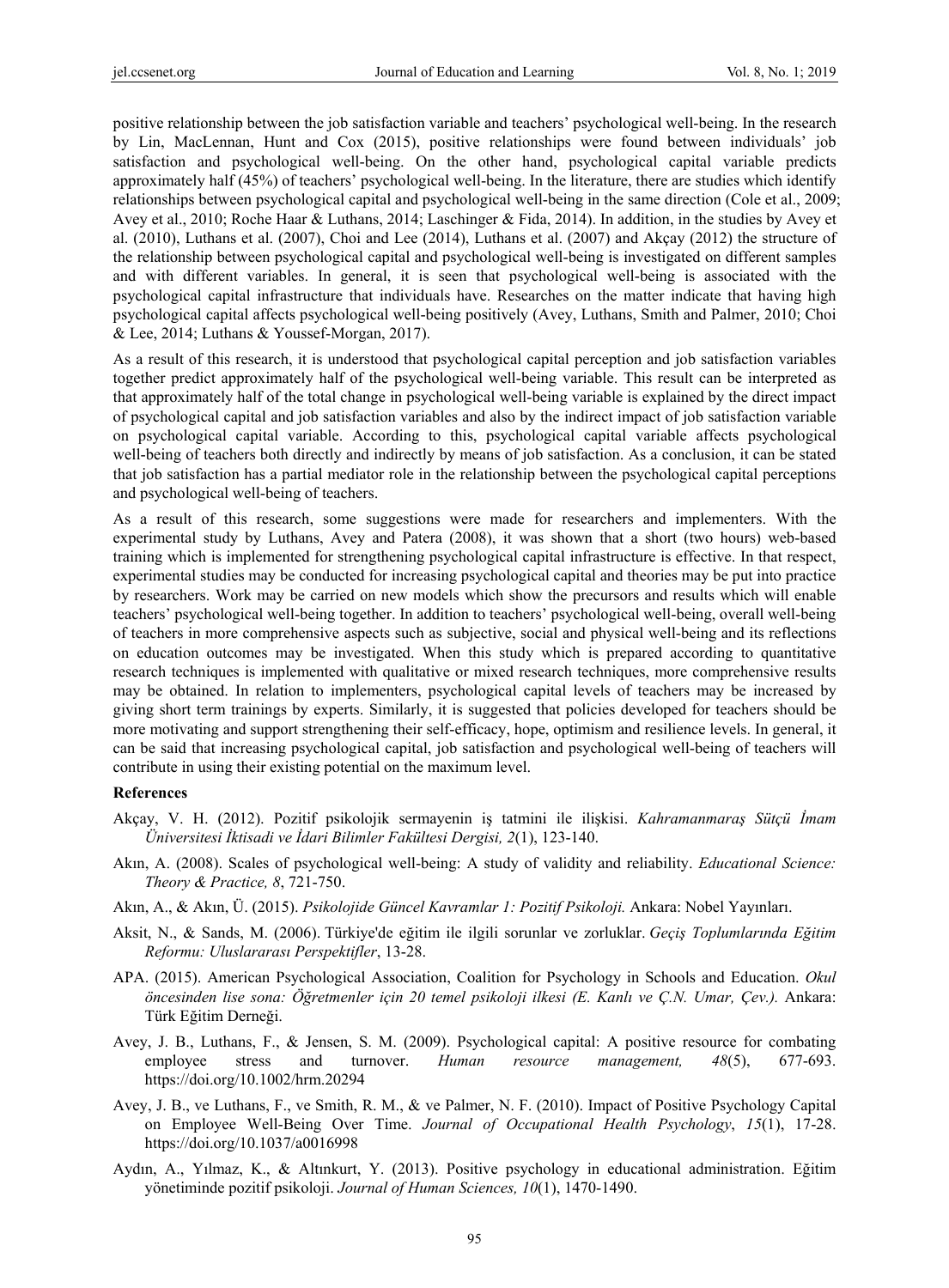- Bakan, İ., & Büyükbeşe, A. G. T. (2004). Çalışanların iş güvencesi ve genel iş davranışları ilişkisi: Bir alan çalışması. *Erciyes Üniversitesi İktisadi ve İdari Bilimler Fakültesi Dergisi,* (23).
- Barker, C., & Martin, B. (2009). Dilemmas in Teaching Happiness. *Journal of University Teaching and Learning Practice, 6*(2), n2.
- Berry, L. M. (1997). *Psychology at work*. San Francisco, CA: McGraw-Hill Companies, Inc.
- Byrd-Blake, M. (2010). Morale of teachers in high poverty schools: A post-NCLB mixed methods analysis. *Education and Urban Society, 42*(4), 450-472. https://doi.org/10.1177/0013124510362340
- Çakmak, M. S., & Arabacı, İ. B. (2017). Öğretmenlerin Pozitif Psikolojik Sermaye Algılarının İş Doyumları Ve Örgütsel Bağlılıkları Üzerindeki Etkisi. *Electronic Journal of Social Sciences*, *16*(62).
- Çetin, F., & Basım, H. N. (2012). Örgütsel psikolojik sermaye: Bir ölçek uyarlama çalışması. *Amme İdaresi Dergisi, 45*(1), 121-137.
- Choi, Y., & Lee, D. (2014). Psychological capital, big five traits, and employee outcomes. *Journal of Managerial Psychology, 29*(2), 122-140. https://doi.org/10.1108/JMP-06-2012-0193
- Cohen, J. (1988). *Statistical Power Analysis for The Behavioral Sciences* (2nd ed.). Hillsdale, NJ: L. Lawrence Earlbaum Associates. https://doi.org/10.1002/bs.3830330104
- Çokluk, Ö., Şekercioğlu, G., & ve Büyüköztürk, Ş. (2014). *Sosyal Bilimler İçin Çok Değişkenli İstatistik: SPSS ve LISREL Uygulamaları*. Ankara: Pegem Akademi Yayınları.
- Cole, K., Daly, A., & Mak, A. (2009). Good for the soul: The relationship between work, well-being and psychological capital. *The Journal of Socio-Economics, 38*(3), 464-474. https://doi.org/10.1016/j.socec.2008.10.004
- Collie, R. J., Shapka, J. D., Perry, N. E., & Martin, A. J. (2015). Teacher well-being: Exploring its components and a practice-oriented scale. *Journal of Psychoeducational Assessment, 33*(8), 744-756. https://doi.org/10.1177/0734282915587990
- Cribbin, J. J. (1972). *Effective Managerial Leadership.* New York: American Management Association.
- Fraenkel, J. R., & Wallen, N. E. (2009). *How to design and evaluate research in education* (7th ed.). New York: McGraw-Hill.
- Gibbs, S., & Miller, A. (2014). Teachers' resilience and well-being: A role for educational psychology. *Teachers and Teaching, 20*(5), 609-621. https://doi.org/10.1080/13540602.2013.844408
- GNH. (2015). Provisional Findings of 2015 Gross National Happiness Survey. *Centre for Bhutan Studies & GNH Research*.
- Hair, J. F., Anderson, R. E., Tatham, R. L., & Black, W. C. (1998). *Multivariate Data Analysis* (5th ed.). United States: Prentice-Hall, Inc.
- Hefferon, K., & Boniwell, I. (2014). *Pozitif psikoloji: kuram, araştırma ve uygulamalar*. Çev. Doğan, T., Nobel yayınları.
- ILO. (1998), *Encyclopedia of Occupational Health and Safety*. International Labour Organization Publication, volume I-ch. 5, volume II-ch. 34-35, Geneva.
- Jacobsson, C., Åkerlund, M., Graci, E., Cedstrand, E., & Archer, T. (2016). Teacher team effectiveness and teachers well-being. *Clinical and Experimental Psychology, 2*(2). https://doi.org/10.4172/2471-2701.1000130
- Jöreskog, K. G., & Sörbom, D. (1993). *LISREL 8: Structural equation modeling with the SIMPLIS command language*. Lincolnwood: Scientific Software International, Inc.
- Kalaycı, Ş. (2014). *SPSS Uygulamalı Çok Değişkenli İstatistik Teknikleri.* Ankara: Asil Yayın Dağıtım.
- Keleş, H. N. (2011). Pozitif psikolojik sermaye: tanımı, bileşenleri ve örgüt yönetimine etkileri. *Organizasyon ve Yönetim Bilimleri Dergisi, 3*(2).
- Keyes, C. L., Shmotkin, D., & Ryff, C. D. (2002). Optimizing well-being: The empirical encounter of two traditions. *Journal of personality and social psychology*, *82*(6), 1007. https://doi.org/10.1037/0022-3514.82.6.1007
- Klassen, R. M., & Chiu, M. M. (2010). Effects on teachers' self-efficacy and job satisfaction: Teacher gender, years of experience, and job stress. *Journal of Educational Psychology, 102(3)*, 741-56.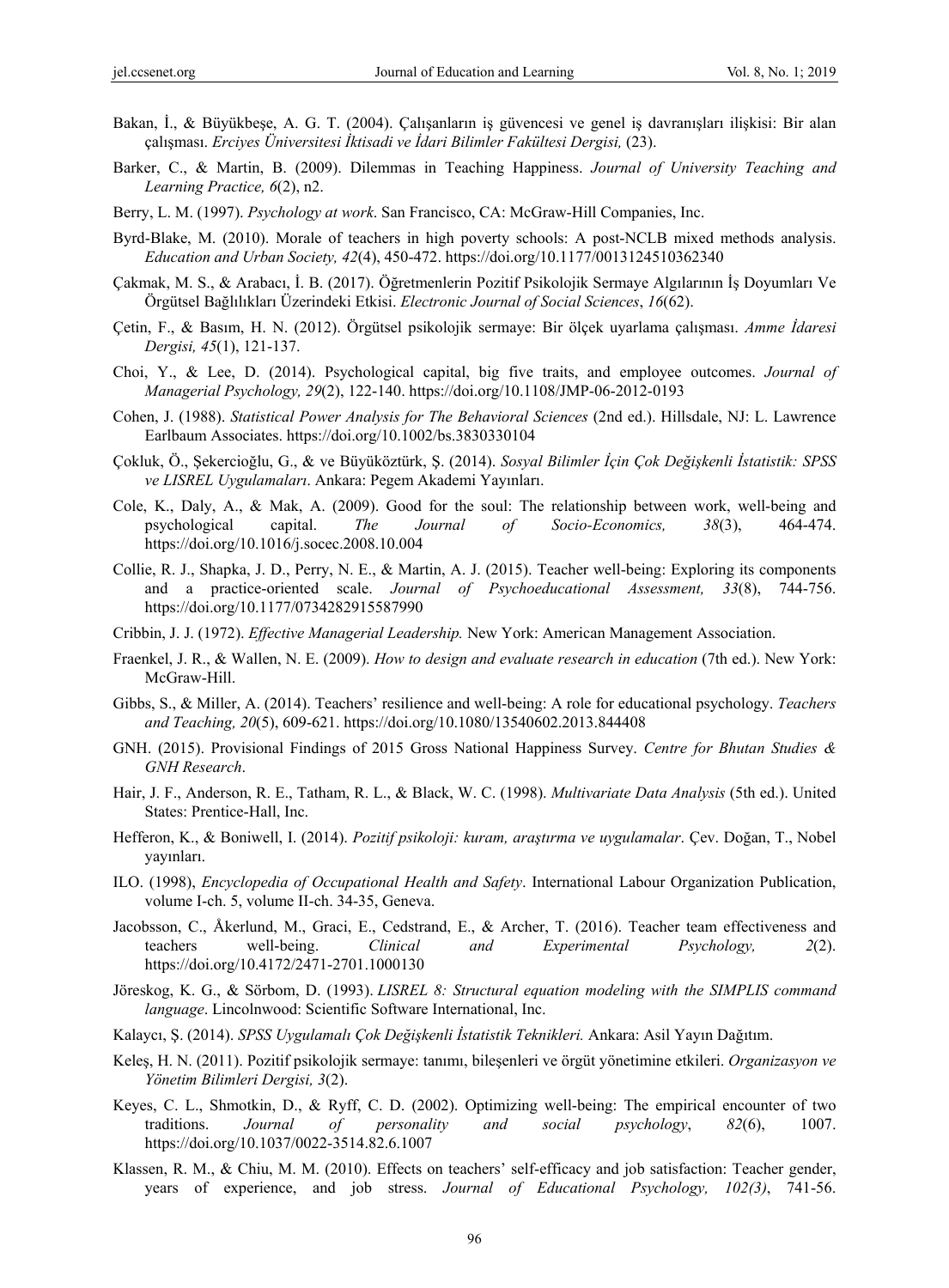https://doi.org/10.1037/a0019237

Kline, R. B. (2011). *Principles and Practice of Structural Equation Modeling*. New York: The Guilford Press.

- Konu, A., Viitanen, E., & Lintonen, T. (2010). Teachers' well-being and perceptions of leadership practices. *International Journal of Workplace Health Management*, *7,* 44-57. https://doi.org/10.1108/17538351011031939
- Laschinger, H. K. S., & Fida, R. (2014). New nurses burnout and workplace well-being: The influence of authentic leadership and psychological capital. *Burnout Research, 1*(1), 19-28. https://doi.org/10.1016/j.burn.2014.03.002
- Lin, P. Y., MacLennan, S., Hunt, N., & Cox, T. (2015). The influences of nursing transformational leadership style on the quality of nurses' working lives in Taiwan: a cross-sectional quantitative study. *BMC nursing*, *14*(1), 33.
- Luthans, F., & Youssef-Morgan, C. M. (2017). Psychological capital: An evidence-based positive approach. *Annual Review of Organizational Psychology and Organizational Behavior, 4,* 339-366. https://doi.org/10.1146/annurev-orgpsych-032516-113324
- Luthans, F., Avey, J. B., & Patera, J. L. (2008). Experimental analysis of a web-based training intervention to develop positive psychological capital. *Academy of Management Learning & Education, 7*(2), 209-221. https://doi.org/10.5465/amle.2008.32712618
- Luthans, F., Avolio, B. J., Avey, J. B., & ve Norman, S. M. (2007a). Positive Psychological Capital: Measurement and Relationship with Performance and Satisfaction. *Personnel Psychology, 60*(3), 541-572. https://doi.org/10.1111/j.1744-6570.2007.00083.x
- Luthans, F., Avolio, B. J., Walumbwa, F. O., & Li, W. (2005). The psychological capital of Chinese workers: Exploring the relationship with performance. *Management and Organization Review, 1*(2), 249-271. https://doi.org/10.1111/j.1740-8784.2005.00011.x
- Luthans, F., Luthans, K. W., & Luthans, B. C. (2004). Positive psychological capital: Beyond human and social capital. *Business Horizons, 47*(1), 45. https://doi.org/10.1016/j.bushor.2003.11.007
- Luthans, F., Norman, S. M., Avolio, B. J., & Avey, J. B. (2008). The mediating role of psychological capital in the supportive organizational climate—employee performance relationship. *Journal of Organizational Behavior: The International Journal of Industrial, Occupational and Organizational Psychology and Behavior, 29*(2), 219-238. https://doi.org/10.1002/job.507
- Luthans, F., Youssef, C. M., & ve Avolio, B. J. (2007b). *Psychological Capital: Developing the Human Competitive Edge.* New York: Oxford University Press.
- Martins, H., & Proença, T. (2012). Minnesota Satisfaction Questionnaire–Psychometric properties and validation in a population of Portuguese hospital workers. *FEP Journal–Economics & Management: Working Paper*, *471*, 1-20.
- Mehdinezhad, V. (2012). Relationship between High School teachers' well-being and teachers' efficacy. *Acta Scientiarum. Education, 34*(2). https://doi.org/10.4025/actascieduc.v34i2.16716
- Mercer, D. (1997). Job Satisfaction and the Secondary Headteacher: the creation of a model of job satisfaction. *School Leadership & Management, 17*(1), 57-68. https://doi.org/10.1080/13632439770168
- Nair, R., Ravindranath, S., & Thomas, J. (2013). Can Social Skills Predict Well-being. An Exploration. *European Academic Research, 1*(5), 712-720.
- Özdayı, N. (1990). Resmi ve Özel Liselerde Çalışan Öğretmenlerin İş Tatmini ve İş Streslerinin Karşılaştırmalı Analizi, *İstanbul Üniversitesi Sosyal Bilimler Enstitüsü Yayınlanmamış Doktora Tezi*, İstanbul.
- Özden, Y. (2002). *Eğitimde Yeni Değerler.* Pegem Akademi Yayınları. Ankara
- Parthi, K., & Gupta, R. (2016). A Study of Psychological Capital, Job Satisfaction and Organizational Climate in Telecom Sector: A Gender Perspective. June. *ResearchGate.* https://doi.org/10.1207/s15327558ijbm1202\_4
- PISA, 2015. (2018, October 10). *Öğrencilerin İyi Olma Hali.* Retrieved from https://tedmem.org/memnotlari/degerlendirme/pisa-2015-ogrencilerin-iyi-olma-hali
- Porter, L. W., Lawler, E. E., & ve Hackman, J. R. (1975). *Behavior in Organizations*. New York: McGraw-Hill, Business & Economics.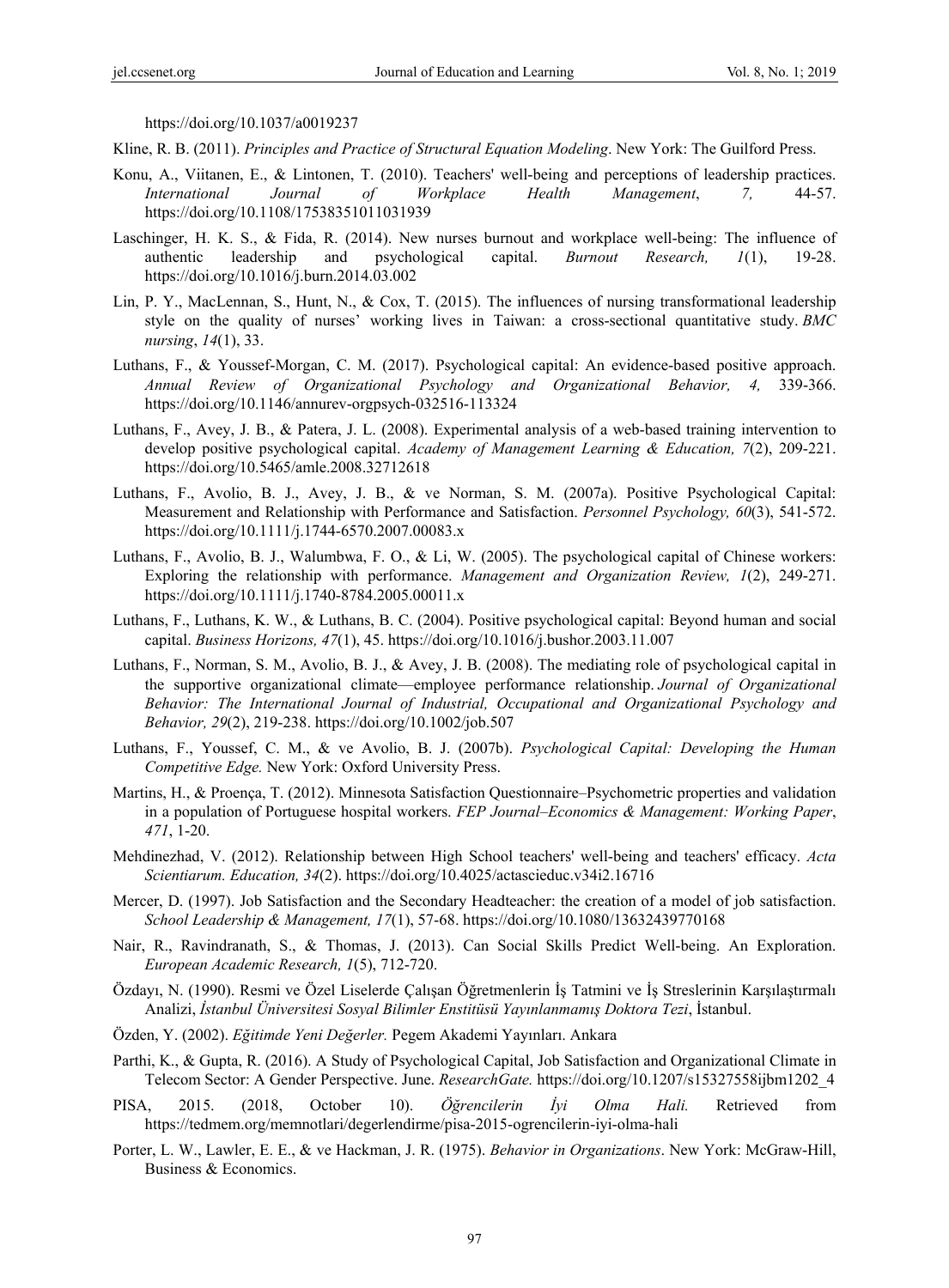- Post, S. G. (2005). Altruism, happiness, and health: it's good to be good. *International Journal of Behavioral Medicine, 12*(2), 66-77.
- Robertson, I. T., & Cooper, C. L. (2010). Full engagement: The integration of employee engagement and psychological well-being. *Leadership & Organization Development Journal*, *31*(4), 324-336. https://doi.org/10.1108/01437731011043348
- Roche, M., Haar, J. M., & Luthans, F. (2014). The role of mindfulness and psychological capital on the well-being of leaders. *Journal of Occupational Health Psychology, 19*(4), 476. https://doi.org/10.1037/a0037183
- Rosovsky, H. (1994). *Üniversite: Bir dekan anlatıyor* (Çeviren: Süreyya Ersoy). Ankara: Tubitak Yayınları.
- Rue, L. W., & Byars, L. L. (1995). *Management: Skills and Applications.* Ed. Chicago, Irwin.
- Ryff, C. D. (1989). Happiness Is Everything or Is It? Explorations on the Meaning of Psychological Well-Being. *Journal of Personality and Social Psychology, 57*(6), 1069-1081. https://doi.org/10.1037/0022-3514.57.6.1069
- Ryff, C. D., & Singer, B. H. (2006). Best news yet on the six-factor model of well-being. *Social Science Research, 35*(4), 1103-1119. https://doi.org/10.1016/j.ssresearch.2006.01.002
- Schermerhorn, H., Osborn, R., N. Uhl-Bien, M., & J., G., Hunt (2012). *Managing Organizational Behaviour.* New York: John Willey and Sons Inc.
- Schneider, B., & Snyder, R. A. (1975). Some relationships between job satisfaction and organization climate. *Journal of Applied Psychology, 60*(3), 318. https://doi.org/10.1037/h0076756
- Seligman, M. (1998). *Learned optimism. How to Change Your Mind and Your Life.* New York: Pocket Books.
- Seligman, M. E. (2002). Positive psychology, positive prevention, and positive therapy. *Handbook of positive psychology, 2*, 3-12.
- Seligman, M. E., Steen, T. A., Park, N., & Peterson, C. (2005). Positive psychology progress: empirical validation of interventions. *American psychologist, 60*(5), 410. https://doi.org/10.1037/0003-066X.60.5.410
- Şimşek, H. (1997). Pozitivizm ötesi paradigmatik dönüşüm ve eğitim yönetiminde kuram ve uygulamada yeni yaklaşımlar. *Eğitim Yönetimi*, *3*(1), 97-109.
- Şimşek, Ö. F. (2007). *Yapısal Eşitlik Modellemesine Giriş: Temel İlkeler ve LISREL Uygulamaları.* Ankara: Ekinoks Yayınları.
- Spilt, J. L., Koomen, H. M., & Thijs, J. T. (2011). Teacher well-being: The importance of teacher–student relationships. *Educational Psychology Review, 23*(4), 457-477. https://doi.org/10.1007/s10648-011-9170-y
- Sümer, N. (2000). Yapısal Eşitlik Modelleri. *Türk Psikoloji Yazıları, 3*(6), 49-74.
- Tabachnick, B. G., & Fidell, L. S. (2013). *Using multivariate statistics* (6th ed.). United States: Pearson Education.
- Tavşancıl, E. (2005). *Tutumların Ölçülmesi ve SPSS ile Veri Analizi*. Ankara: Nobel Yayın Dağıtım.
- TEDMEM (2018). (2018, October 12). *2017 Eğitim Değerlendirme Raporu* (Türk Eğitim Derneği Yayınları). Retrieved from https://tedmem.org/download/2017-egitim-degerlendirme raporu?wpdmdl=2564
- Telman, N., & Ünsal, P. (2004). *Çalışan memnuniyeti*. Epsilon Yayınları
- Terjesen, M. D., Jacofsky, M., Froh, J., & Digiuseppe, R. (2004). Integrating positive psychology into schools: Implications for practice. *Psychology in the Schools*, *41*(1), 163-172. https://doi.org/10.1002/pits.10148
- Topçu, M. K., Oğuzhan, T., & Beğenirbaş, M. (2017). Psychological Capital and Emotional Labor as Determinants of Job Satisfaction: A Research on Bank Employees. *Business & Management Studies: An International Journal, 5*(2).
- Trucchia, S. M., Lucchese, M. S., Enders, J. E., & Fernández, A. R. (2013). Relationship between academic performance, psychological well-being, and coping strategies in medical students. *Revista Facultad de Ciencias Medicas, 70*(3), 144-52.
- Turan, S., & Şişman, M. (2013). Eğitim Yönetimi Alanında Üretilen Bilişsel Bilgi ve Batılı Biliş Tarzının Eleştirisine Giriş. *Kuram ve Uygulamada Eğitim Yönetimi*, *4*(4), 505-514.
- Weiss, D. J., Dawis, R. V., England, G. W., & Lofquist, L. H. (1967). Manual for the Minnesota Satisfaction